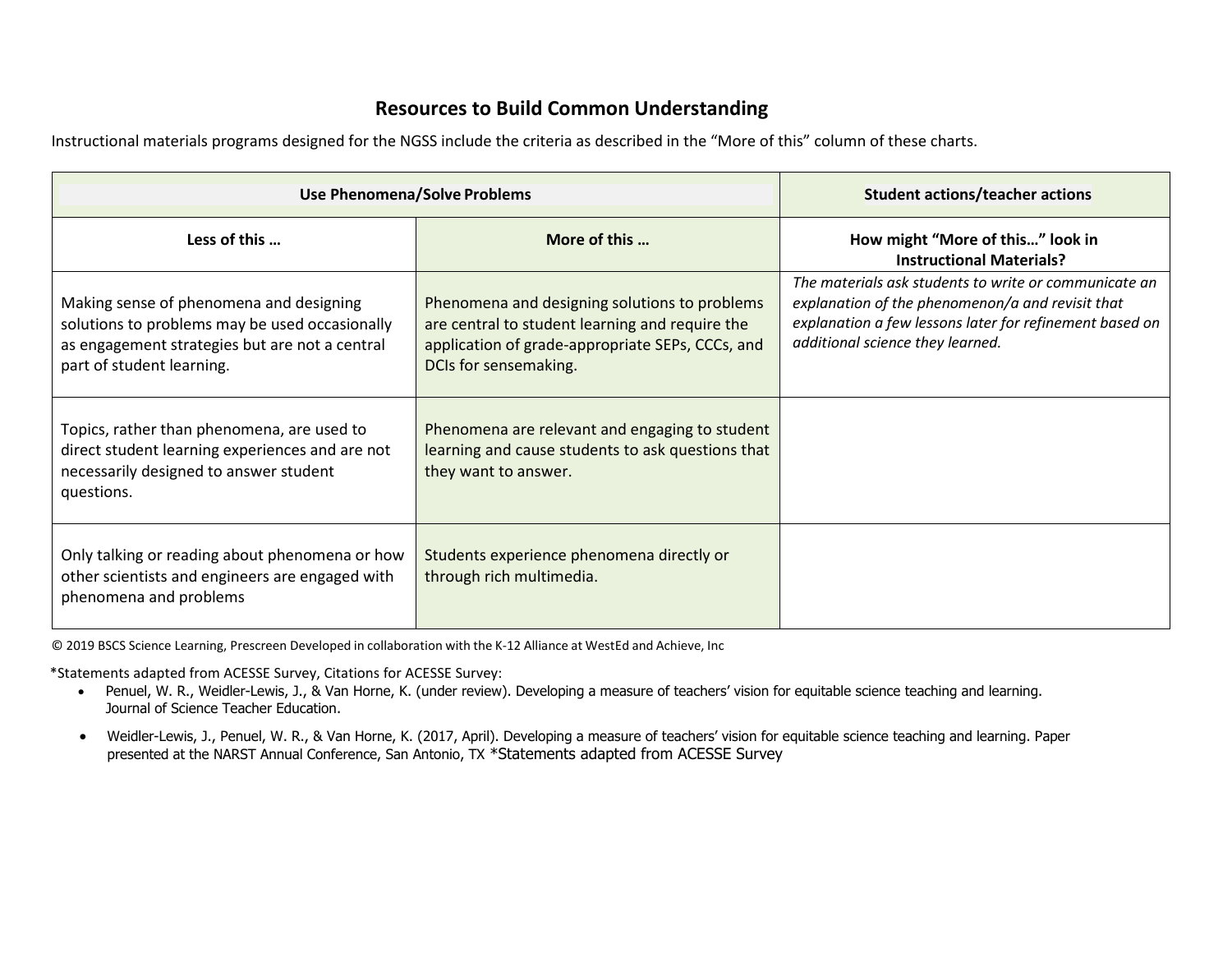| <b>Students Figuring Out Phenomena or Solving Problems</b>                                                                                                                                                |                                                                                                                                                                       | <b>Student actions/teacher actions</b>                                                                                                                                                                                     |
|-----------------------------------------------------------------------------------------------------------------------------------------------------------------------------------------------------------|-----------------------------------------------------------------------------------------------------------------------------------------------------------------------|----------------------------------------------------------------------------------------------------------------------------------------------------------------------------------------------------------------------------|
| Less of this                                                                                                                                                                                              | More of this                                                                                                                                                          | How might "More of this" look in<br><b>Instructional Materials?</b>                                                                                                                                                        |
| Learning science that may be relevant to adults<br>and may be useful to students someday in their<br>lives*                                                                                               | Learning science that is personally relevant to<br>student lives*                                                                                                     | The instructional material asks students to make<br>connections to their lives as well as provides<br>phenomenon/a that can be connected to students'<br>experiences or provides a relevant shared experience<br>in class. |
| Using science practices and crosscutting concepts<br>only to serve the purpose of students acquiring<br>more DCI information                                                                              | Careful design to build student proficiency in all<br>three dimensions of the standards                                                                               |                                                                                                                                                                                                                            |
| Learning experiences are 1-2 dimensional or<br>marginally connected to one another and provide<br>limited opportunities to use the dimensions<br>together to make sense of phenomena or solve<br>problems | Multiple opportunities, experienced in a logical<br>sequence, to use the three dimensions to make<br>sense of phenomena or solve problems                             |                                                                                                                                                                                                                            |
| Learning experiences are designed for the "right<br>answer".                                                                                                                                              | Learning experiences are designed so that initial<br>explanations for phenomena are negotiated and<br>revised over time as understanding increases in<br>complexity.* |                                                                                                                                                                                                                            |
| Rote memorization of facts and terminology;<br>providing discrete facts and concepts in science<br>disciplines, with limited application of practice or<br>the interconnected nature of the disciplines   | Facts and terminology are learned as needed<br>while developing explanations and designing<br>solutions supported by evidence-based<br>arguments and reasoning.       |                                                                                                                                                                                                                            |